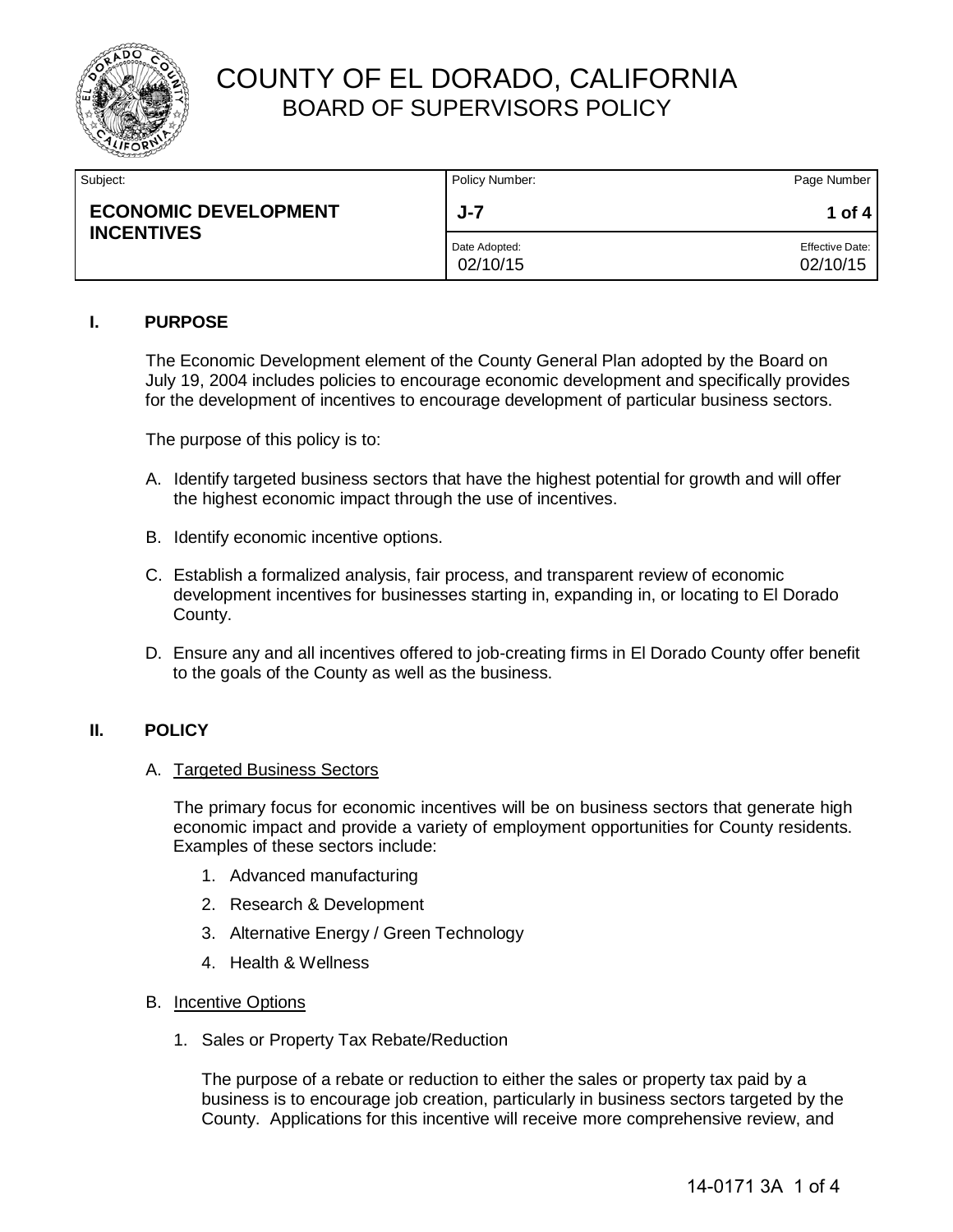

| Subject:                                         | Policy Number:              | Page Number                          |
|--------------------------------------------------|-----------------------------|--------------------------------------|
| <b>ECONOMIC DEVELOPMENT</b><br><b>INCENTIVES</b> | $J - 7$                     | 2 of 4                               |
|                                                  | Date Adopted:<br>02/10/2015 | <b>Effective Date:</b><br>02/10/2015 |

approvals will include key conditions to ensure employment levels assured by the business will be met.

a. Sales Tax Rebate/Reduction

A portion of a business' sales tax obligation to the County, or on sales tax paid to the County for investment in new equipment, machinery, or Research & Development materials and/or equipment, could be rebated on an annual, semiannual, or one-time basis. Rebate term could be for 5-10 years, and contingent upon employment levels identified in the original agreement, not to exceed a preestablished limit.

The tax rebate may be applied based on number of net new jobs created by the business. Additionally, there may be a "local bonus" – and additional rebate offered to the business for hiring employees who reside within El Dorado County.

b. Property Tax Rebate/Reduction

A portion of a business's increased property tax obligation (tax increment) to the County could be rebated on an annual, semi-annual, or one-time basis. Rebate term could be for 5-10 years, and contingent upon employment levels identified in the original agreement, not to exceed a pre-established limit.

The rebate may be applied based on number of net new jobs created by the business. Additionally, there may be a "local bonus" – and additional rebate offered to the business for hiring employees who reside within El Dorado County.

- 2. Permit Process Assistance
	- a. Priority Permit Processing
	- b. One-Stop Permit Pre-Meeting
- 3. Deferral/Reduction of Permit or Impact Fees
- 4. Small Business and Micro-Enterprise Assistance

Through the County's Community Development Block Grant (CDBG) funding, both financial and technical assistance may be offered to very small businesses and microenterprises (5 or fewer employees). This may include short- or long-term business loans, or technical assistance from subject matter experts, when funding is available.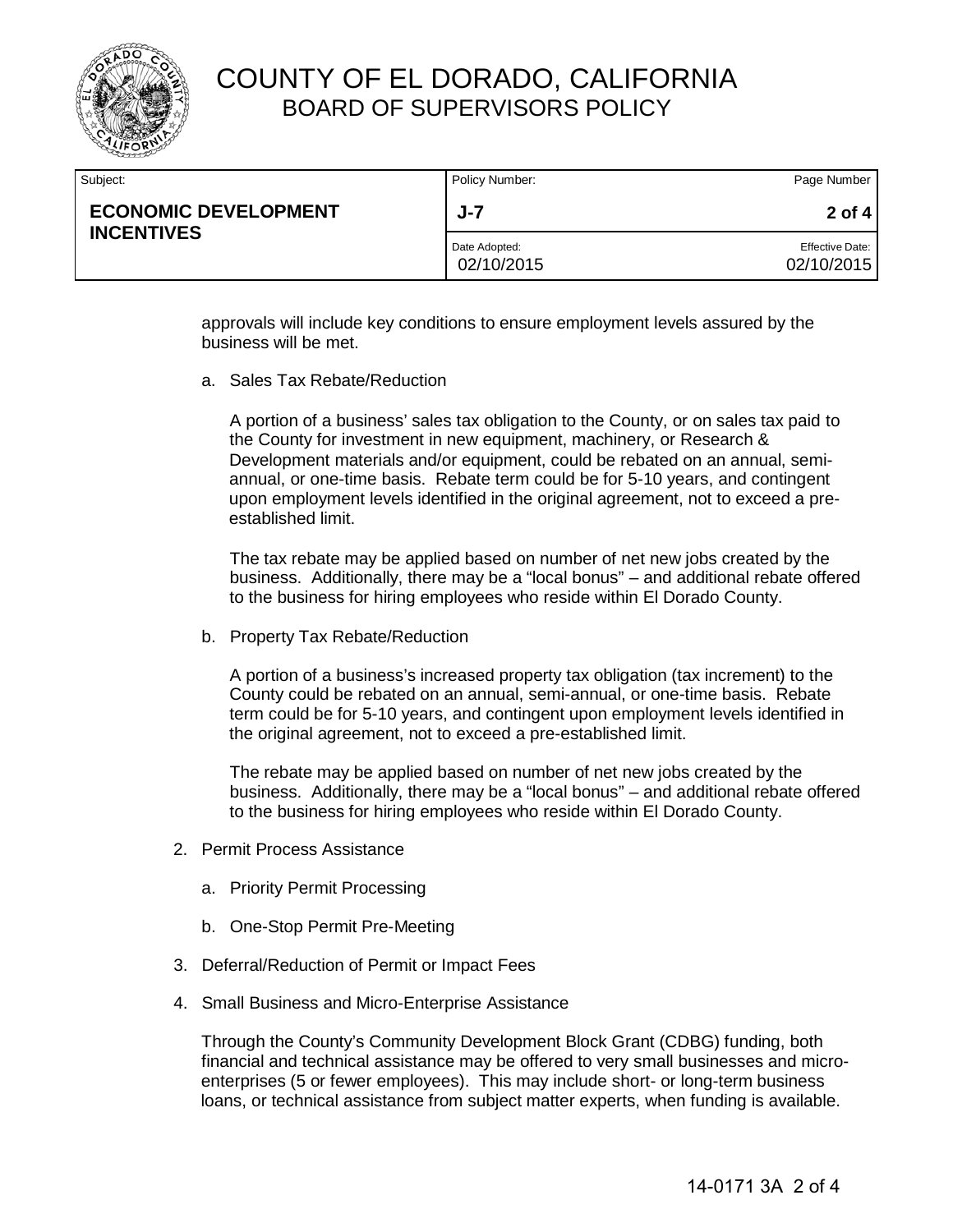

| Subject:                                         | Policy Number:              |            | Page Number            |
|--------------------------------------------------|-----------------------------|------------|------------------------|
| <b>ECONOMIC DEVELOPMENT</b><br><b>INCENTIVES</b> | $J - 7$                     |            | $3$ of 4               |
|                                                  | Date Adopted:<br>02/10/2015 | 02/10/2015 | <b>Effective Date:</b> |

#### 5. State Programs

The State of California offers a variety of financing programs for economic development, including direct loans for new construction for businesses, and off- and on-site infrastructure needed for construction of new industrial facilities.

6. Workforce Development Assistance

The County may provide the following workforce development services to businesses, resulting in both direct and indirect cost-saving to a business.

- a. Recruitment and Hiring
- b. On-the-Job Training (OJT) Assistance
- c. Employment Training Panel ETP (Customized Training)
- d. Work Opportunity Tax Credit (WOTC)

#### **III. PROCEDURE**

The Chief Administrative Office will develop detailed administrative procedures for a defined application and evaluation process for economic development incentives, to include a thorough cost-benefit analysis.

Any tax or fee related incentives provided to a business shall be submitted to the Board of Supervisors for approval.

#### **IV. REFERENCES**

General Plan – Economic Development Element Objective 10.1.5, Policy 10.1.2.2

Board of Supervisors Policy J-2, "Economic Development – Priority Industrial and Commercial Properties"

### **V. RESPONSIBLE PARTIES**

Chief Administrative Office Community Development Agency Health & Human Services Agency